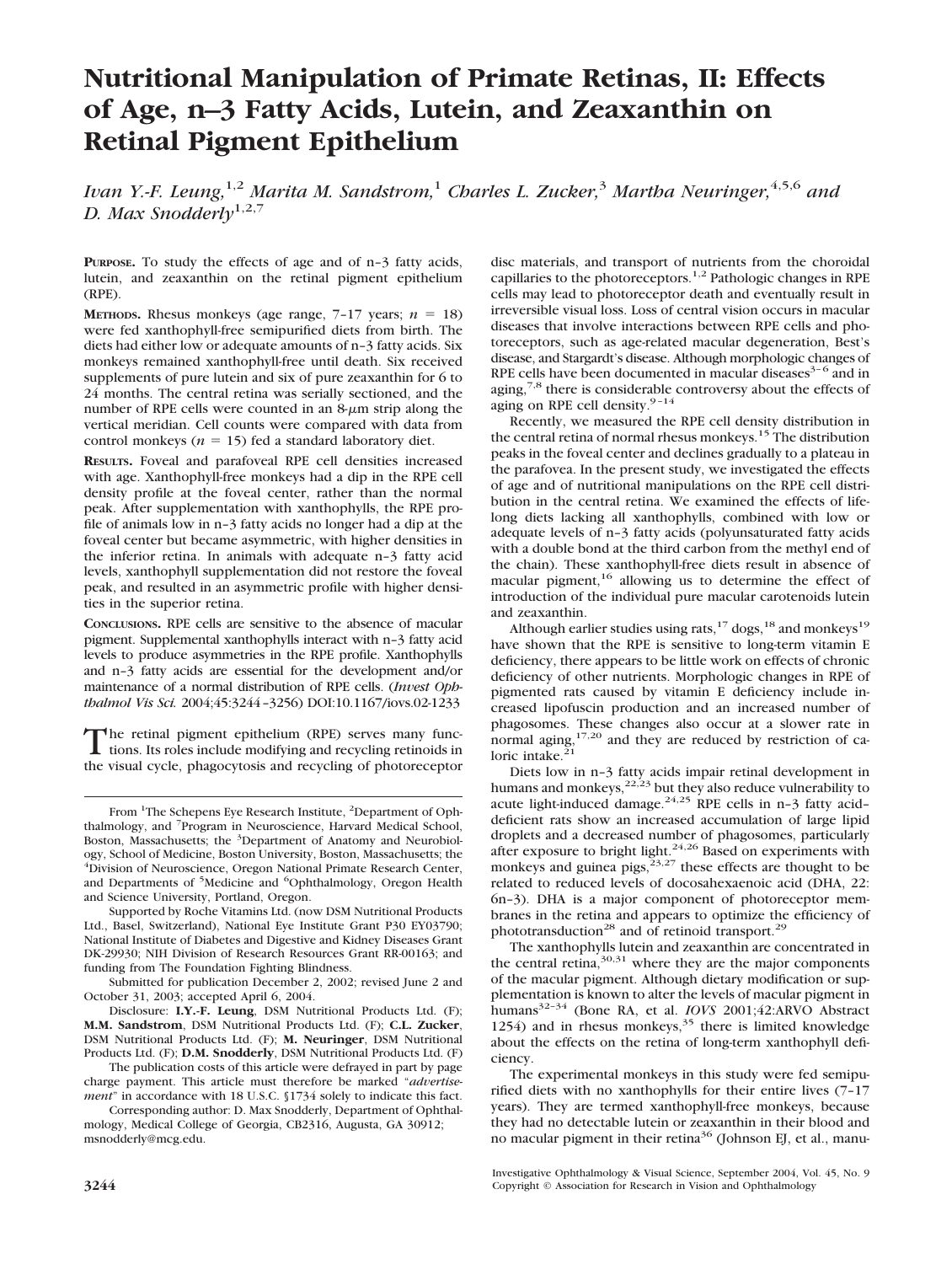script submitted, 2002). The experimental diets had two different levels of  $\alpha$ -linolenic acid (18:3n-3), the precursor of DHA. The animals had been fed these diets to study the effects of n–3 fatty acid status on the development and function of the retina and the brain.23,37 Therefore, these animals provided the opportunity to examine the interaction between n–3 fatty acids and xanthophylls. Although the gross appearance of the retinas of these xanthophyll-free monkeys was normal, fluorescein angiography showed a significant increase in macular RPE transmission defects compared with age-matched control monkeys (Neuringer M, et al. *IOVS* 1999;41:ARVO Abstract 882).

To quantify the effects of the dietary manipulations, we measured the profile of RPE cell density along the vertical meridian. We chose to sample along the vertical meridian because of evidence that photoreceptors in the superior and inferior retina differ in their vulnerability to light damage, nutritional manipulation, and deleterious mutation.25,38–40 We show that the xanthophyll-free monkeys had an abnormal RPE profile that was modified by adding pure lutein and pure zeaxanthin supplements to the diet. A separate paper reports complementary measurements of photoreceptor cell density (Leung IY-F, et al., submitted, 2004). Other papers from this project describe additional data from the same animals, including the effects of dietary xanthophyll supplementation on serum carotenoids and macular pigment density in vivo,  $36$  the chemical composition of the xanthophylls accumulated in the retina (Johnson EJ et al., manuscript submitted, 2002), and the effects of xanthophyll exclusion and supplementation on the susceptibility to blue-light–induced damage (Barker FM et al., manuscript in preparation, 2004).

#### **MATERIALS AND METHODS**

#### **Animals and Diets**

All procedures were approved by the Institutional Animal Care and Use Committee of the Oregon National Primate Research Center (ONPRC) and The Schepens Eye Research Institute (SERI), and they conformed to NIH guidelines and the ARVO Statement for the Use of Animals in Ophthalmic and Vision Research.

The experimental subjects included 18 rhesus monkeys (*Macaca mulatta*) born at the ONPRC. They were fed one of two semipurified diets, both of which contained adequate levels of all known essential nutrients including vitamin A and  $\alpha$ -tocopherol, but no detectable carotenoids. The semipurified diets were fed to the mothers of the subjects throughout pregnancy<sup>23,37</sup> and to the subjects from the day of birth, continuously until the completion of the study. The two diets differed only in their fat sources and therefore in their content of n–3 and n–6 fatty acids. We refer to the monkeys fed low levels (0.3% of total fatty acids) of  $\alpha$ -linolenic acid as low n-3 animals. This dietary manipulation has been shown to reduce retinal docosahexaenoic acid (DHA) by 80% compared with levels in control monkeys fed stock diets.<sup>23,41</sup> The other treatment group, the adequate n-3 animals, received 8% of total dietary fatty acids as  $\alpha$ -linolenic acid, which has been shown to produce normal concentrations of retinal DHA.<sup>23,41</sup> For more details see the companion paper.<sup>36</sup>

At the beginning of this study, all experimental animals had undetectable levels of lutein and zeaxanthin in serum and adipose tissue and no measurable macular pigment<sup>36</sup> (Johnson EJ, et al., manuscript submitted, 2002). Beginning at 8 to 16 years of age, six monkeys were fed supplements of pure lutein (100% all-*trans*-lutein) and six were fed pure supplemental zeaxanthin (90% all-*trans* zeaxanthin and 10% 13 *cis* zeaxanthin). The lutein and zeaxanthin supplements were purified or synthesized by Roche Vitamins, Ltd., now DSM Nutritional Products Ltd. (Basel, Switzerland) and formulated into gelatin beadlets containing 4% to 9% of the purified xanthophylls, as confirmed by reversedphase HPLC analysis.<sup>36</sup> Supplements were given at a dose of 3.9 mol/kg per day (2.2 mg/kg per day), initially for 7 days a week. After



**FIGURE 1.** Treatment outline of the xanthophyll-free monkeys. The supplementation history of the monkeys fed a diet low in n–3 fatty acids is shown on the *left* (Low n–3). The supplementation history of the animals fed a diet producing normal tissue concentrations of n–3 fatty acids is shown on the *right* (Adequate n–3). Low n–3 and adequate n–3 animals are further subdivided into those that received no supplement (No supp), zeaxanthin (Z-supp), or lutein (L-supp) for specific periods of time (months). Histologic data were not obtained for one animal (*asterisk*) because of a failed embedding of the retinal specimen.

15 to 52 weeks of supplementation, supplements were fed 4 days a week. Six animals received no supplement (Fig. 1).

The daily doses of xanthophylls were prepared for each animal based on body weight, which was measured at least monthly. The beadlets were inserted into food treats, such as marshmallows or small pieces of fruit and fed just before the animals' midday meal of semipurified diet. The lutein and zeaxanthin groups were balanced to the extent possible based on sex, n–3 diet group, and body weight. Four of the 12 low n–3 animals were male, whereas three of the six adequate n–3 animals were male. Characteristics of individual animals are listed in Table 1, with animals in the normal control groups ordered according to age.

Fifteen rhesus monkeys from the ONPRC colony served as the controls. The control animals were fed a standard stock diet (Purina 5047 Monkey Chow; Ralston Purina, Richmond, IN) that provided 0.26  $\mu$ mol/kg per day (150  $\mu$ g/kg per day) lutein, 0.24  $\mu$ mol/kg per day (135  $\mu$ g/kg per day) zeaxanthin, and 0.035  $\mu$ mol/kg per day (19  $\mu$ g/kg per day)  $\beta$ -carotene. They were also given supplemental fruits and vegetables (primarily apples and carrots) providing less than 1% of the xanthophyll intake of the stock diet. They were housed under the same general conditions as the experimental groups. All animals were housed at the ONPRC, except for one control monkey, M43, which was obtained from the ONPRC colony but housed at SERI and fed the same stock diet for 3 years before death. The monkeys were maintained on a 12-hour light– dark cycle with an ambient light level of 50 to 90 lux produced by fullspectrum fluorescent lights (F32-T8-TL850; Philips, Eindhoven, The Netherlands).

#### **Tissue Preparation**

Experimental monkeys and one control monkey (M43) were deeply anesthetized with either pentobarbital or isoflurane and then systemi-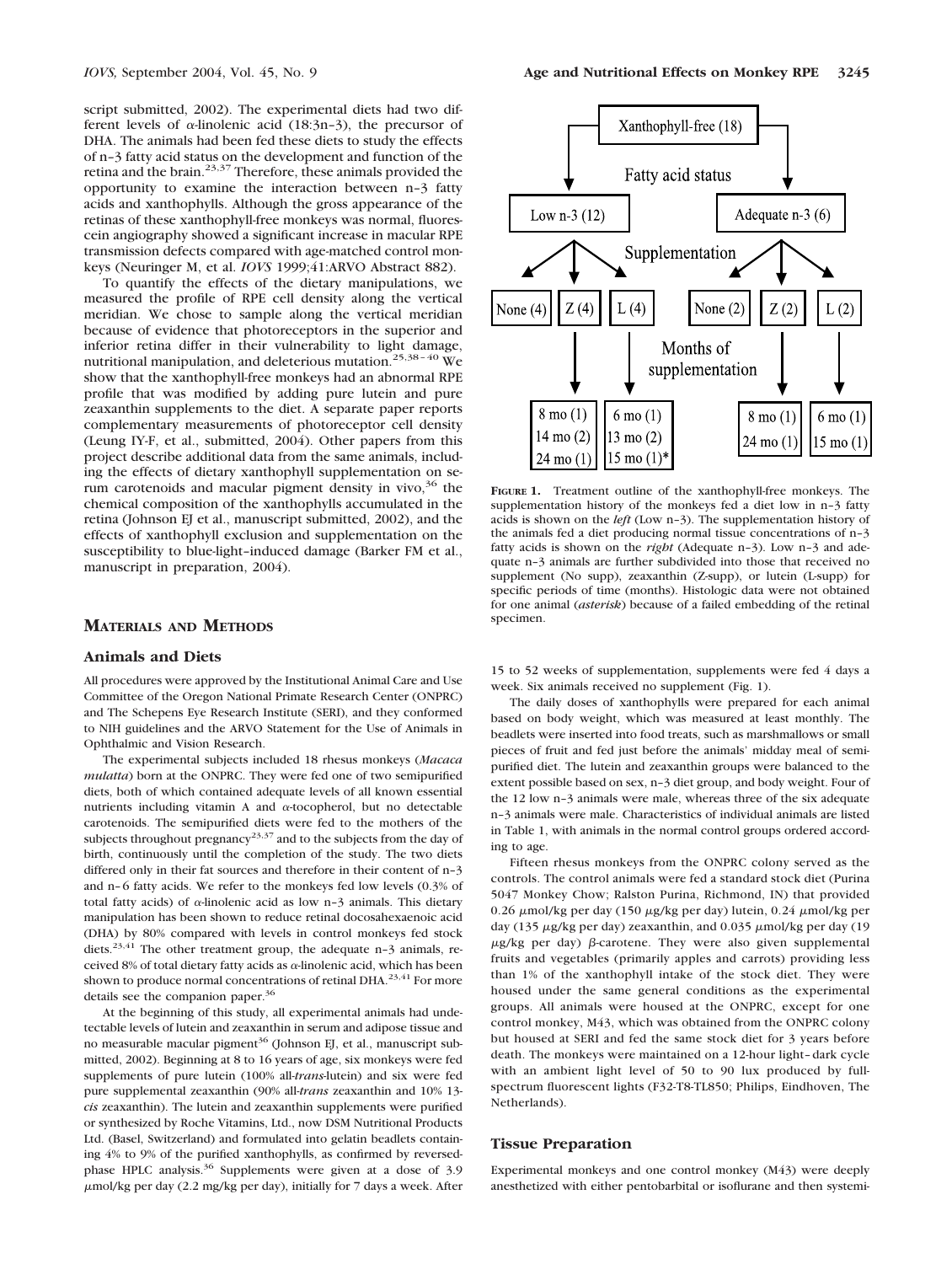| Animal<br>ID                                     | <b>Sex</b>   | Age at Death<br>(y)                                           | <b>Body Weight</b><br>$(kg)^*$ | Supplement<br>Duration (mo) <sup>+</sup>                                              | Eye          | n-3 Fatty<br>Acid<br>Status |  |  |  |  |
|--------------------------------------------------|--------------|---------------------------------------------------------------|--------------------------------|---------------------------------------------------------------------------------------|--------------|-----------------------------|--|--|--|--|
| Xanthophyll-free animals without supplementation |              |                                                               |                                |                                                                                       |              |                             |  |  |  |  |
| 776                                              | M            | 7.0                                                           | 11.5                           | $\boldsymbol{0}$                                                                      | $\mathbb R$  | Low                         |  |  |  |  |
| 566                                              | $\mathbf M$  | 12.3                                                          | 7.1                            | $\boldsymbol{0}$                                                                      | L            | Low                         |  |  |  |  |
| 481                                              | F            | 12.9                                                          | 6.5                            | $\mathbf{0}$                                                                          | L            | Adequate                    |  |  |  |  |
| 411                                              | F            | 15.0                                                          | 6.1                            | $\mathbf{0}$                                                                          | L            | Low                         |  |  |  |  |
| 300                                              | $\mathbf{F}$ | 17.3                                                          | 9.6                            | $\mathbf{0}$                                                                          | $\mathbb{R}$ | Low                         |  |  |  |  |
| 275                                              | $\mathbf{F}$ | 17.7                                                          | 7.9                            | $\theta$                                                                              | $\mathbb{R}$ | Adequate                    |  |  |  |  |
|                                                  |              | Mean age $\pm$ SD: 13.7 $\pm$ 4.0, $n = 6$                    |                                |                                                                                       |              |                             |  |  |  |  |
|                                                  |              | Xanthophyll-free, then zeaxanthin supplemented                |                                |                                                                                       |              |                             |  |  |  |  |
| 642                                              | F            | 9.0                                                           | 9.7                            | 14(12, 2)                                                                             | L            | Low                         |  |  |  |  |
| 567                                              | F            | 10.9                                                          | 9.6                            | 14(12, 2)                                                                             | L            | Low                         |  |  |  |  |
| 224                                              | F            | 18.3                                                          | 9.1                            | 24 (10, 14)                                                                           | L            | Low                         |  |  |  |  |
| 217                                              | F            | 18.4                                                          | 6.0                            | 24 (10, 14)                                                                           | L            | Adequate                    |  |  |  |  |
| 586                                              | M            | 11.6                                                          | 12.1                           | 8(4, 4)                                                                               | L            | Low                         |  |  |  |  |
| 398                                              | M            | 15.4                                                          | 11.3                           | 8(4, 4)                                                                               | L            | Adequate                    |  |  |  |  |
|                                                  |              | Mean age $\pm$ SD: 13.9 $\pm$ 4.0, $n = 6$                    |                                |                                                                                       |              |                             |  |  |  |  |
|                                                  |              | Xanthophyll-free, then lutein supplemented                    |                                |                                                                                       |              |                             |  |  |  |  |
| 602                                              | F            | 10.0                                                          | 8.5                            | 13(12, 1)                                                                             | L            | Low                         |  |  |  |  |
| 585                                              | F            | 10.5                                                          | 6.1                            | 13(12, 1)                                                                             | L            | Low                         |  |  |  |  |
| $362\pm$                                         | F            | 15.0                                                          | 6.1                            | 15(10, 5)                                                                             | L            | Low                         |  |  |  |  |
| 397                                              | М            | 14.6                                                          | 8.3                            | 15(10, 5)                                                                             | L            | Adequate                    |  |  |  |  |
| 636                                              | М            | 10.2                                                          | 10.9                           | 6(4, 2)                                                                               | L            | Low                         |  |  |  |  |
| 463                                              | M            | 13.8                                                          | 11.7                           | 6(4, 2)                                                                               | L            | Adequate                    |  |  |  |  |
|                                                  |              | Mean age $\pm$ SD: 11.8 $\pm$ 2.2, n = 5 successful embedment |                                |                                                                                       |              |                             |  |  |  |  |
|                                                  |              | Normal control (serial sections)                              |                                |                                                                                       |              |                             |  |  |  |  |
| 653                                              | F            | 7.8                                                           | 5.4                            | <b>NA</b>                                                                             | L            | Normal                      |  |  |  |  |
| 651                                              | F            | 7.9                                                           | 5.7                            | NA                                                                                    | L            | Normal                      |  |  |  |  |
| M43                                              | F            | 14.0                                                          | 5.6                            | NA                                                                                    | $\mathbb R$  | Normal                      |  |  |  |  |
| 449                                              | $\mathbf F$  | 14.0                                                          | 6.4                            | NA                                                                                    | L            | Normal                      |  |  |  |  |
| 009                                              | M            | 14.2                                                          | 11.7                           | NA                                                                                    | L            | Normal                      |  |  |  |  |
| 011                                              | M            | 15.8                                                          | 9.3                            | <b>NA</b>                                                                             | L            | Normal                      |  |  |  |  |
| 840                                              | F            | 18.8                                                          | 6.0                            | <b>NA</b>                                                                             | $\mathbb{R}$ | Normal                      |  |  |  |  |
| $04\%$                                           | $\mathbf{F}$ | 30.0                                                          | 7.4                            | <b>NA</b>                                                                             | L            | Normal                      |  |  |  |  |
|                                                  |              | Normal control (wholemounts)                                  |                                |                                                                                       |              |                             |  |  |  |  |
| 668                                              | F            | 7.6                                                           | 5.5                            | NA                                                                                    | $\mathbb{R}$ | Normal                      |  |  |  |  |
| 653                                              | F            | 7.8                                                           | 5.4                            | <b>NA</b>                                                                             | L            | Normal                      |  |  |  |  |
| 007                                              | F            | 14.0                                                          | 7.2                            | <b>NA</b>                                                                             | $\mathbb{R}$ | Normal                      |  |  |  |  |
| 331                                              | F            | 15.0                                                          | 5.6                            | NA                                                                                    | $\mathbb{R}$ | Normal                      |  |  |  |  |
| 269                                              | М            | 16.0                                                          | 9.6                            | NA                                                                                    | $\mathbb{R}$ | Normal                      |  |  |  |  |
| 113                                              | F            | 20.5                                                          | 8.4                            | <b>NA</b>                                                                             | L            | Normal                      |  |  |  |  |
| $35\%$                                           | F            | 31.7                                                          | 7.4                            | <b>NA</b>                                                                             | R, L         | Normal                      |  |  |  |  |
| 47 S                                             | M            | 33.0                                                          | 6.4                            | NA                                                                                    | R, L         | Normal                      |  |  |  |  |
|                                                  |              |                                                               |                                | Mean age $\pm$ SD: 13.8 $\pm$ 4.2, $n = 12$ in same age range as experimental animals |              |                             |  |  |  |  |

**TABLE 1.** Dietary Treatment Groups

NA, Control animals were fed stock diet with carotenoids.

\* Body weight at start of study for xanthophyll-free unsupplemented animals, at start of supplementation for supplemented groups and at death for normal control animals.

† Total duration of lutein or zeaxanthin supplementation. Values in parentheses indicate months of daily xanthophyll supplementation, followed by months of four times/week supplementation.

‡ Excluded because of failed embedding.

§ Excluded from control group-experimental group comparisons to match ages.

cally perfused with fixative through the ascending aorta under physiological pressure (120 mm Hg) as measured by a blood pressure monitor (Marquette, Milwaukee, WI). Perfusion was initiated within 3 minutes of opening the chest, without prior exsanguination. One liter of one-tenth strength fixative (0.4% paraformaldehyde plus 0.05% glutaraldehyde at 37°C) was followed by 5 L 4% paraformaldehyde plus 0.5% glutaraldehyde, the first liter at 37°C and the remainder at room temperature. Both fixatives were in 0.1 M sodium phosphate buffer (pH 7.4) with 0.15 mM calcium chloride. All except the last liter also contained 4% polyvinyl-pyrrolidone (PVP; average molecular weight 40,000; Sigma-Aldrich) which simulated the osmolarity of plasma, thereby helping to preserve the structure of the choroid and RPE during perfusion.<sup>42</sup> Inclusion of PVP resulted in a marked reduction of artifactual vacuoles that were present in the RPE cells when fixatives of lower osmolarity were used. PVP was omitted from the last liter to wash it from the tissue.

Thirty to 60 minutes after the end of the perfusion, the eyes were enucleated, the globes were hemisected at the equator, and the posterior half of one eye was immersed in the same full-strength fixative without PVP. After 1 hour, this eyecup was rinsed twice with 4% paraformaldehyde in the same buffer and stored in 4% paraformaldehyde overnight. It was then rinsed three times in 0.1 M sodium phosphate buffer (pH 7.4) with 0.15 mM calcium chloride and 5% sucrose and stored in the same buffer with 0.04% sodium azide until embedding for morphometric study (1 week to 12 months). For all xanthophyll-supplemented animals, the left eye was used in these studies. The other eye was processed for biochemistry as described in another paper from this project (Johnson EJ, et al., manuscript submitted, 2002). No eyes that were studied morphometrically had been subjected to blue-light–induced damage.

Retinas from 13 of 14 control animals were obtained through the tissue-distribution program of the ONPRC. These animals were primar-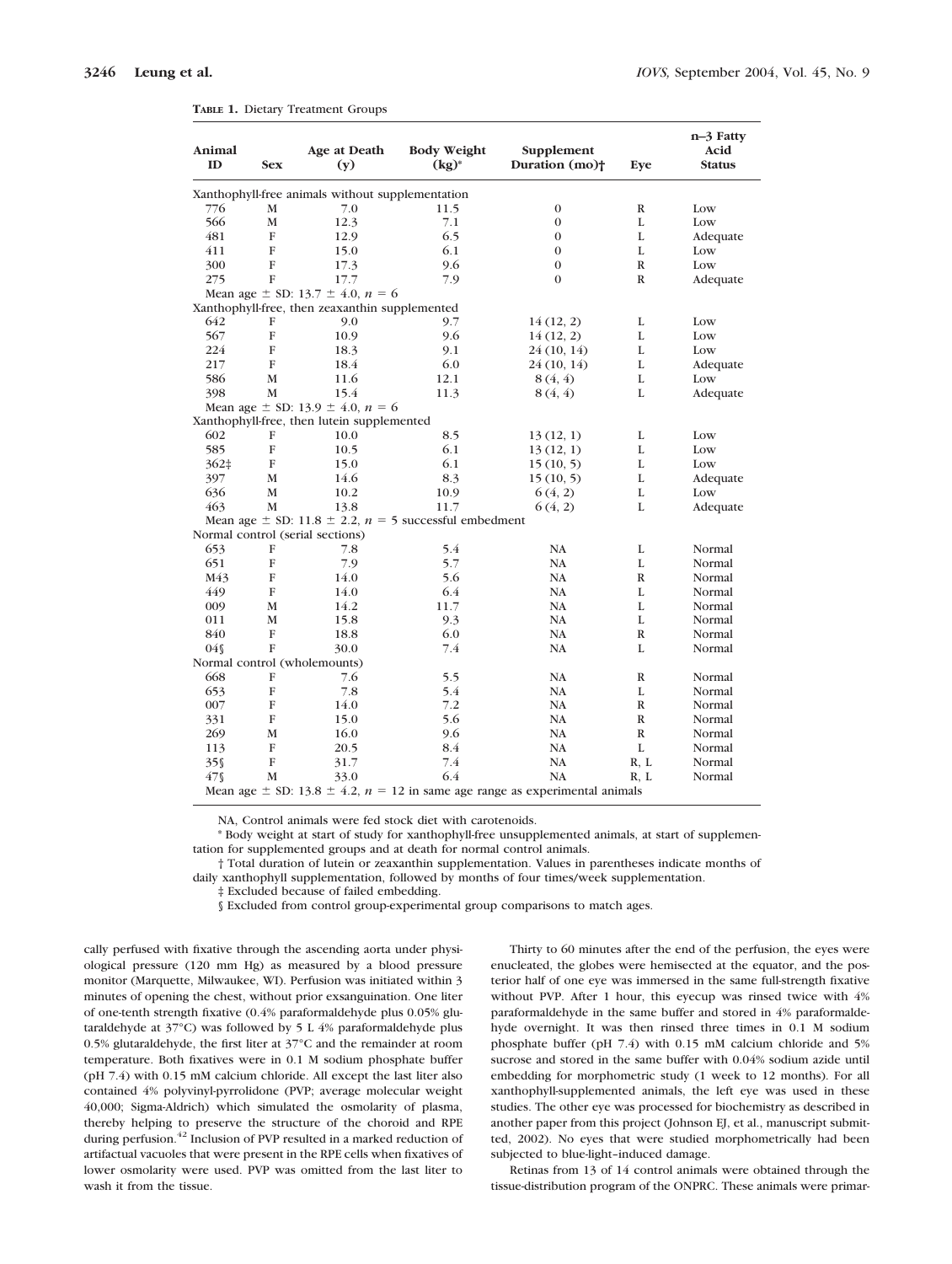ily assigned to other projects that determined their perfusion protocol (the exception was M43). They were deeply anesthetized with pentobarbital and then perfused with saline (1–2 L) followed by 5 to 6 L 4% paraformaldehyde. After perfusion, the eyes were processed in the same way as those of the experimental monkeys.

 $A$  5  $\times$  5-mm square of tissue centered on the fovea was cut from the posterior retina using a transparent template aligned horizontally with the fovea and optic disc. Two notches were removed from the superior and inferior corners of the temporal region of this 5-mm square. These notches indicated temporal–nasal orientation during embedding and facilitated proper alignment for vertical sectioning. Although other regions of the retina were also preserved, they were not analyzed in this portion of the study. Except for one control retina (monkey 653), choroidal tissue was attached to the RPE in 25 of 26 retinas used for serial sectioning, which helped to maintain the structural integrity of the retina and the RPE. In preparation for embedding in methacrylate, the natural curvature of the retinal tissue was maintained by encapsulation in agarose gel at 42°C (8% wt/wt in distilled water, type VII low-gelling-temperature agarose, Sigma-Aldrich) while draped over a stainless steel ball 19 mm in diameter. The encapsulated tissue, together with the metal ball, was then rapidly put into an ice bath for less than 30 seconds to harden the agarose and facilitate removal of the encapsulated retina from the ball. The agarose embedment was trimmed with a cylindrical trephine with a 10-mm diameter so that the edge of the agarose formed a circle on which the specimen rested to maintain its orientation and curvature during embedding in plastic. After dehydration in 50%, 75%, and 95% alcohol for 30 minutes each, the specimen was immersed in resin (Historesin Plus; Leica, Heidelberg, Germany) overnight at 4°C in a covered container undergoing gentle agitation. This resin was used to maintain immunoreactivity of the tissue.

A small portion of resin was mixed with hardener, poured into the mold, and allowed to harden for 3 hours in a dry nitrogen atmosphere to form a base. Then the tissue was placed on top of this base, resting flat on its circular rim, along with fresh resin and hardener for an additional 3 hours in nitrogen. The agarose and fovea were embedded off-center within the rectangular methacrylate block to indicate the orientation of the superior and inferior borders of the tissue. When the block was fully hardened, the retina was well supported and precisely oriented. This preparation facilitated positioning of the block in the microtome so that sections could be cut perpendicular to the surface of the retina and parallel to the axis of the photoreceptors. After the embedding procedure, the block was trimmed to orient the sections along the vertical meridian, using the edge of the tissue as a guide.

During embedding of one of the retinas (monkey 362), bubbles formed inside the block, and the tissue could not be sectioned for anatomic analysis. However, this animal is included in Table 1 for completeness, because data from it are reported in other papers from this project<sup>36</sup> (Johnson EJ, et al., manuscript submitted, 2002).

It would have been much easier to count the RPE cells in wholemounts for the present study. However, preparation of useful wholemounts requires a clean separation of the RPE from the choroid. Attempts to separate the choroid from the RPE often result in RPE or photoreceptor cell loss in the foveal region, or adherent patches of choroid that obscure RPE and retinal features.15 To avoid the risk of failed dissections in the valuable xanthophyll-free monkeys, we prepared sections of intact retina/RPE/choroid, with the result that foveal regions were well preserved in 17 of 18 experimental animals. Preparation of sections also enabled us to count S-cones and rods in the same eyes; these data are reported in a separate paper (Leung IY-F, et al., manuscript submitted, 2004).

Sections of  $2-\mu m$  thickness oriented along the vertical meridian were collected serially when the depression of the fovea was first noted as the block was cut. The superior retinal border in the block was indicated with a red mark to aid in orientation of sections during mounting. The center of the fovea was identified as the thinnest region by comparing sections  $30 \mu m$  apart. Slides with five serial sections through the center of the fovea were selected for analysis. Cell nuclei were labeled by incubating the sections with  $0.83\%$  4'6-diamidine-2phenylindole dihydrochloride (DAPI; Roche Diagnostic Corp., Mannheim, Germany) in PBS for 15 minutes, followed by rinsing three times with PBS. A drop of mounting medium (Vectashield; Vector Laboratories, Burlingame, CA) was placed on the slide, and the slide was coverslipped.

#### **Image Capture, Alignment, Counting**

Each  $2$ - $\mu$ m section was divided into calibrated sampling frames referenced to the center of the fovea, which was identified as the thinnest point on the section where only the photoreceptor layers were present. The sampling frames were recorded by an epifluorescence microscope (Ellipse E800; Nikon, Melville, NY) connected to a color digital camera (Spot-RT; Diagnostic Instruments, Sterling Heights, MI). The UV-2A filter set (Nikon) was used to capture the images of the DAPI-stained nuclei. This filter set has an excitation bandpass from 330 to 380 nm (peak wavelength 360 nm) and accepts emitted light from 400 nm upward (50% transmission at 420 nm, high-pass filter). We exposed the images with high blue values in the RGB color space when the UV-2A filter set was in place. All the DAPI-stained nuclei appeared blue. Images were also captured with a Texas red filter set (excitation 540 to 580 nm, emission 600 to 660 nm) for the recognition of immunochemical labeling of photoreceptors (Leung IY-F, et al., manuscript submitted, 2004). For purposes of the present study, the Texas red images were used only to demonstrate the difference between images that visualize lipofuscin and those that do not (illustrated in Figs. 2A–D). Comparison of the images taken with the two filter sets in Figures 2A to 2D clearly shows that the conditions used to count the nuclei virtually eliminate potential confounding contributions by other cellular components.

In the fovea, five central sampling frames, each 0.365 mm in length, were captured at  $400\times$  magnification. There was a  $20$ - $\mu$ m overlap from one frame to another. The full extent of foveal coverage at  $400 \times$  was 1.75 mm. On each side of the fovea, two to three additional sampling frames were captured at  $200\times$ , extending the sampling coverage to a total length of 5.3 mm. Data are referred to the center of each sampling frame and plotted at 0 (the foveal center),  $\pm 0.35$ -,  $\pm 0.69$ -,  $\pm 1.22$ -,  $\pm$ 1.93-, and  $\pm$ 2.64-mm eccentricity.

An identification code was assigned to each monkey before cells were counted. The observer who counted the cells did not know the treatment group of each monkey until the completion of counting. The serial color images were converted to grayscale bitmap images at 300-dpi, 8 bits per pixel, for use with the public domain software SEM Align and IGL Trace (available at: http://synapses.mcg.edu/tools/index. stm).<sup>43</sup> Images taken from corresponding regions in the five serial sections were aligned by the corresponding point method,  $44$  using cell nuclei in various layers of the retina as the corresponding points.

Colored markers were used to identify every slice of a given RPE cell nucleus in each serial set of images. The color of the marker indicated the section within which the nucleus first appeared. The first section in our reconstructed volume was an exclusion zone, or reference section. To avoid overcounting, we did not count the RPE cell nuclei encountered in this section.<sup>45</sup> Starting from the second section, emerging RPE cell nuclei were counted from the second to the fifth section. Nuclei touching the edges of adjacent frames were also not counted, which resulted in a slight undercount of less than 2%. The counting methods for RPE nuclei are illustrated in Figures 2E to 2H. The number of RPE nuclei in the four serial sections at each eccentricity were tabulated and expressed in number per square millimeter, assuming that the four sections summed to a total thickness of 8  $\mu$ m. No corrections were made for shrinkage because there was no detectable difference in the size of fixed tissue measured before and after methacrylate embedding.46

## **Statistical Analyses**

As a measure of the peak of the cell density profile, the difference (D) between the cell density at the foveal center (zero eccentricity) and the average of the 2 points at  $\pm 0.35$ -mm eccentricity was computed. For the asymmetry (A) of the profiles, four points at 0.35-, 0.69-, 1.22-,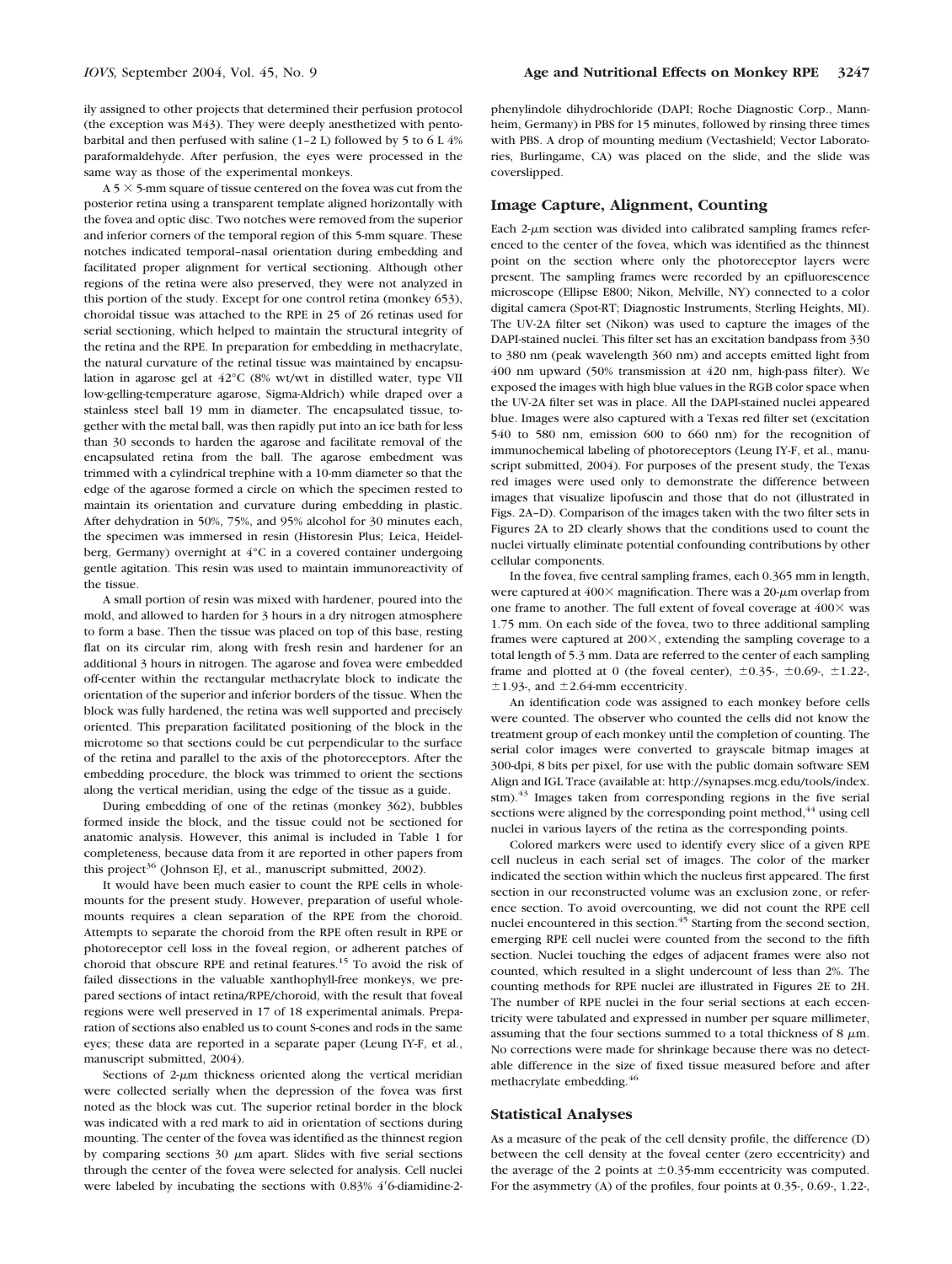

**FIGURE 2.** Fluorescence micrographs of 2-m-thick sections in the foveal region transformed to grayscale. The *left* column illustrates the clarity with which DAPI-stained fluorescent nuclei are distinguished from other cellular components. (**A**) Retinal region corresponding to a counting frame 0.7 mm superior to the foveal center of animal  $275$  (400 $\times$ ) photographed with the UV-2A filter set to visualize the DAPI. The *white* rectangle  $(108 \mu m \text{ width})$ in (**A**), magnified in the *bottom* strip in (**B**), outlines a strip of retina encompassing the RPE. The *top* strip in (**B**) is the same rectangular region imaged with a Texas red filter that visualizes lipofuscin in the RPE. Lipofuscin granules fill most of the space between the *arrows*, where no nuclei were found. (**C**, **D**) Corresponding images are shown from the next two serial sections. (**C**) Slice of a nucleus appears  $(\star)$  and the lipofuscin granules are reduced in number. (**D**) An empty space appeared in the strip of lipofuscin as the nucleus became prominent  $(\star)$ . A dark spot in the *bottom* strip in (**D**, *arrow*) may be a nucleus starting to appear. To be counted it must also have appeared in the next section. Scale bars: (**A**, *bottom left corner*, **E**, *top left corner*) 100  $\mu$ m long. (**E–H**) The counting method used for the DAPI-stained nuclei. (**E**) The central counting frame in the fovea  $(400\times)$  of the same animal. (**F**). Magnified image of the region (102  $\mu$ m width) within the *white rectangle* in (**E**). Aligned corresponding regions of two additional serial sections with stained nuclei are shown in (**G**) and (**H**). Five positively stained nuclear slices labeled R1 to R5 are visible in (**F**). In (**G**) and (**H**), the corresponding slices are similarly labeled. In (**G**), two new nuclei (S1 and S2) appeared at the

*left* and the *center* (S3) of the frame. In (**H**), two more nuclei (T1 and T2) emerged and R4 disappeared. Because (**F**) was the reference section, R1 to R5 were not counted. S1, at the edge of the adjacent frame was not counted, whereas S2, S3, T1 and T2 were counted.

and 1.93-mm eccentricity in the superior region were averaged and compared to the points at corresponding eccentricities in the inferior region. Cell density in the foveal center (at 0 eccentricity) was not included in the symmetry calculation. The sum (S) of cell densities at the 5 measured loci at 0,  $\pm$ 0.35, and  $\pm$ 0.69 mm eccentricities was also computed for each retina as a measure of overall cell density. D, A, and S in different groups are expressed as the mean  $\pm$  SEM. Error bars in all figures denote the SEM. Correlations between variables were examined with the Pearson *r*.

Because there were small numbers of animals in the six individual treatment groups, we could not easily use a standard statistical design based on analysis of variance. We relied instead on careful examination of graphs and use of two-tailed *t*-tests for combined groups with  $n \geq$ 4. In many cases, we present individual data to buttress the plausibility of this approach. When analyzing D and S, where multiple comparisons were made, we considered differences between groups to be significant only at  $P \le 0.01$ . For analyzing A, only one comparison was made, and the results were considered significant at  $P \leq 0.05$ .

# **RESULTS**

We first describe the effects of age on the RPE cell density of the control animals and then consider the effects of dietary

manipulation on age-matched experimental animals. Previously published data<sup>15</sup> on the RPE density profile measured in retinal wholemounts from normal monkeys are included to increase the sample size.

# **Density Profile of RPE Cells in Control Animals: Wholemount Versus Serial Sections**

Mean RPE cell density profiles along the vertical meridian of retinas from control animals obtained by counting cells in wholemounts and in serial sections are shown in Figure 3. To match the two groups for age, we excluded wholemount data from one old monkey (no. 47, 33 years). Measurements made on serial sections from retinas of eight monkeys (mean age  $\pm$ SD,  $15.3 \pm 7.0$  years) were therefore compared with data from wholemounts of retinas from seven monkeys (mean age  $\pm$  SD,  $16.1 \pm 8.3$  years). One animal was studied by both methods, and so a total of 14 normal animals contributed to these graphs. The results obtained by the two methods were remarkably consistent. The percentage difference between the mean values obtained by the two methods for the three locations sampling the center of the fovea and the two adjacent points was only 5% to 11%. Because the two methods produced such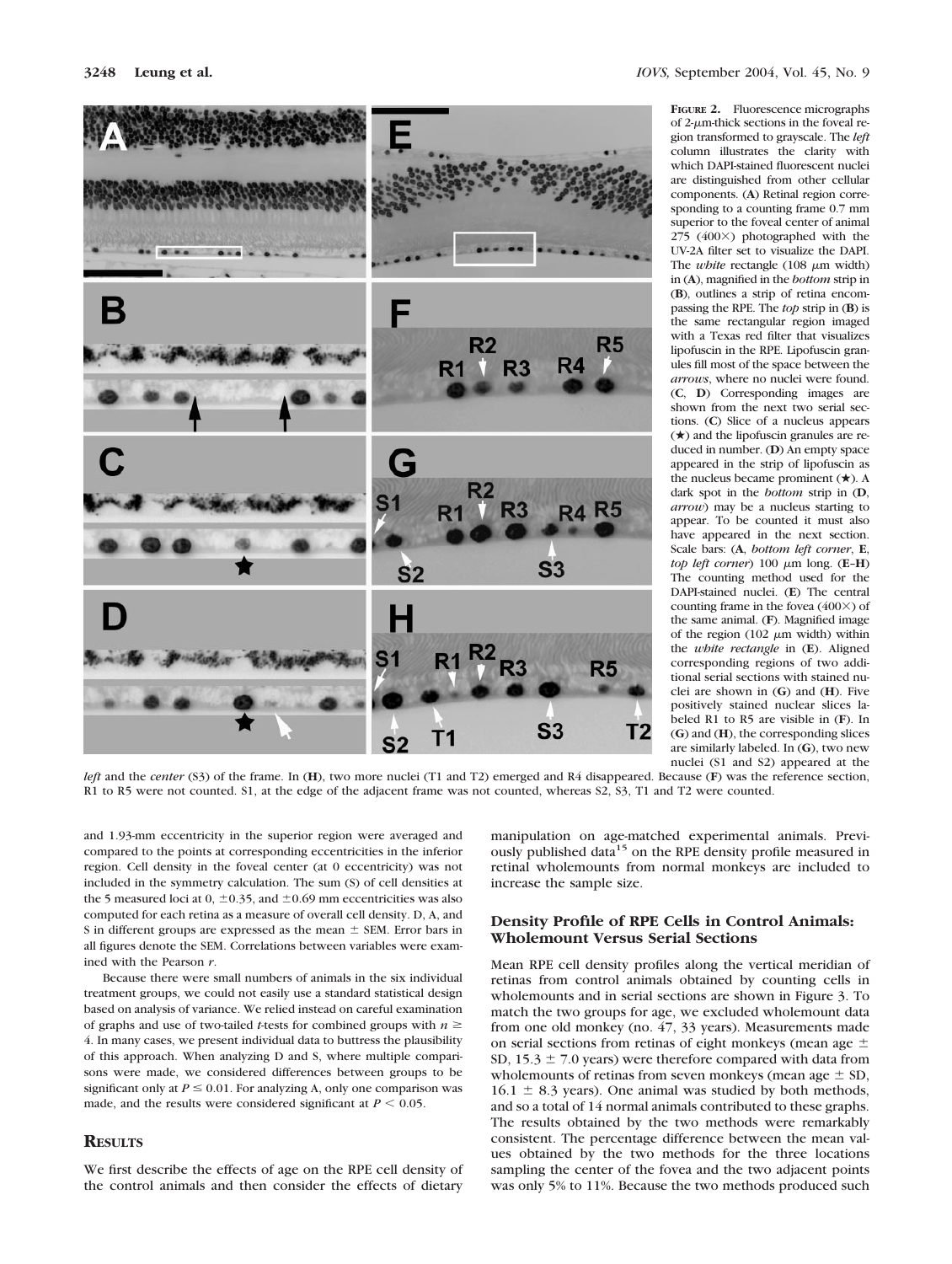

**FIGURE 3.** Mean RPE profiles in the central retina of normal monkeys derived by two different counting methods. ( $\bullet$ , *thick line*) The profile determined by counting nuclei in 5 serial sections ( $n = 8$ ). ( $\Box$ , *thin line*) The profile derived by counting nuclei in retinal wholemounts  $(n = 7).$ <sup>15</sup> Error bars, SEM.

similar results, we combined the data to increase the statistical power of our analyses.

Although there were large individual variations in the RPE cell density in the foveal region, the shapes of individual profiles were generally similar. Ten of 14 animals had maximum RPE cell density at the foveal center, three had maximum density at the immediately adjacent locus, and 13 of 14 had higher RPE cell density at the foveal center than the mean of the densities of the two loci immediately adjacent to the center. This consistently high density at the foveal center is an important feature that will be used for comparison with the dietary treatment groups.

## **Age and RPE Cell Density**

The relationship between the ages of the control monkeys and their RPE cell densities is illustrated in Figure 4. Foveal RPE cell density, represented by the mean for the three counting frames with centers within 0.5 mm eccentricity, increased with age (Fig. 4A,  $r = 0.72$ ,  $P < 0.005$ ). Parafoveal RPE cell density, represented by the average values of counting frames with centers between 1- and 2-mm eccentricities, also correlated strongly with age (Fig. 4B,  $r = 0.84$ ,  $P \le 0.0001$ ).

## **RPE Cell Density Profiles of the Dietary Treatment Groups**

Because age had such a strong effect on RPE cell density, we excluded the three oldest animals (monkeys 35, 47, and 04) when comparing the control group with the experimental animals so that all groups had similar mean ages and age ranges (Table 1). Consequently, the mean combined data for the age-matched control group was derived from retinas of 12 monkeys. For the one control monkey studied by both counting methods, the data from the wholemount determination was used for the grand average.

Results from each of the dietary treatment groups are described with the help of the flow chart in Figure 1. The effects of dietary manipulation were clearest for the low n–3 group (left column), which began the study with low n–3 fatty acid status as well as the absence of macular xanthophylls. The other six animals were fed a synthetic diet that was adequate to

produce normal tissue levels of  $n-3$  fatty acids.<sup>23</sup> Thus, the adequate n–3 group (right column) was only deficient in xanthophylls.

We carefully examined the effect of supplementation duration on the RPE density profile. We did not find any obvious differences in the density profiles of individual animals when the duration of xanthophyll supplementation varied from 6 to 24 months. We also analyzed the number of months of lower frequency of supplementation (4 d/wk) in the lutein- and zeaxanthin-supplemented animals by *t*-test. There is no statistically significant difference between the 2 groups ( $P > 0.1$ , Mann-Whitney test). Thus, the reduction of dosage from daily supplementation to 4 days per week did not significantly affect the comparison of lutein- and zeaxanthin-supplemented animals. Inspection of individual curves suggests that even the shortest supplementation (6–8 months) of the low n–3 animals was sufficient to produce a strong effect. The individual profiles also showed no obvious effect of gender. Therefore, the groups defined by Figure 1 will form the basis for our analyses.



**FIGURE 4.** Correlation between RPE cell density and age. (**A**) Mean results for the three loci within 0.5 mm of the foveal center. (**B**) Mean results between 1- and 2-mm eccentricity.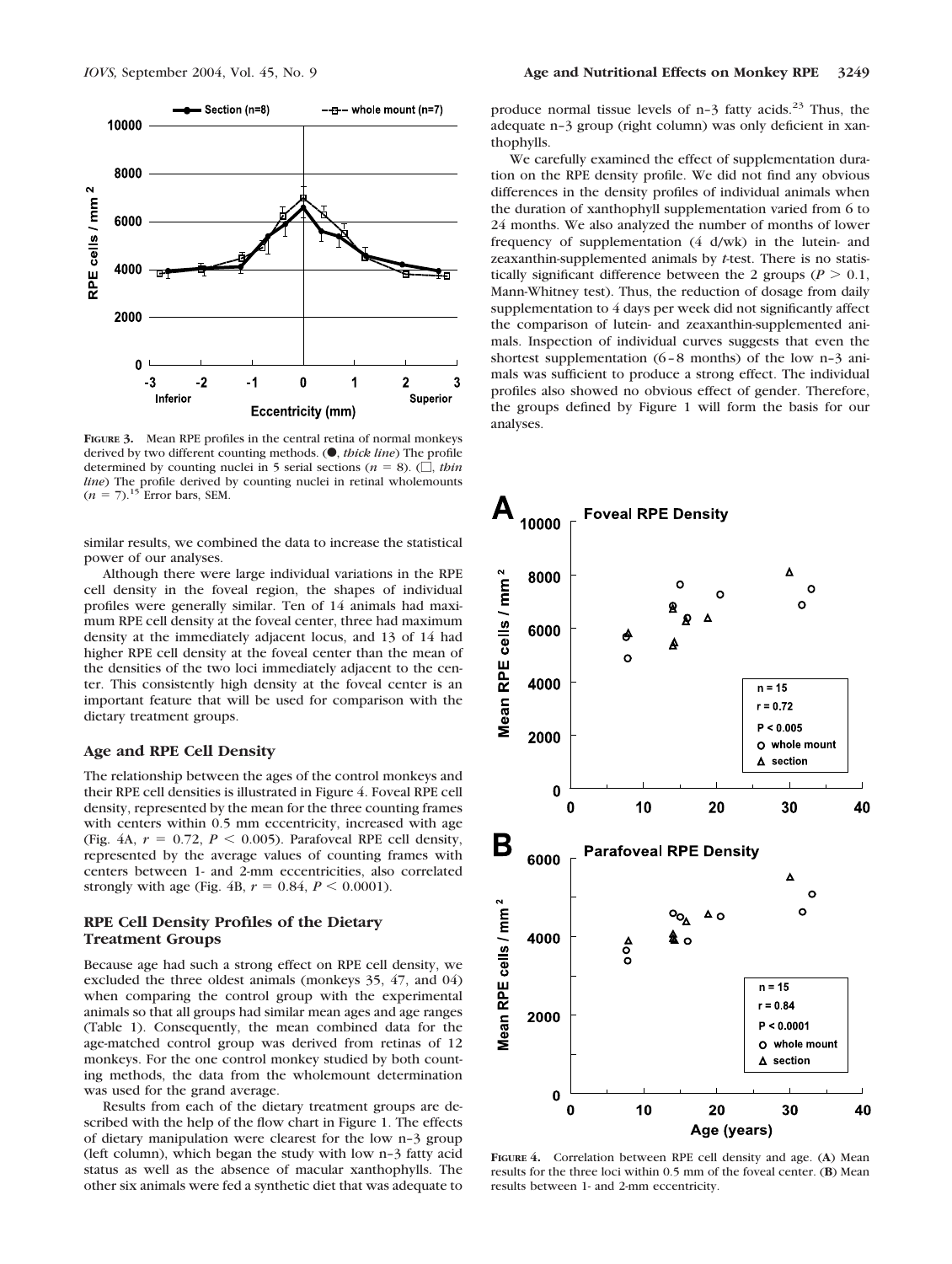

**FIGURE 5.** Effects of xanthophyll supplementation on RPE cell density profiles of xanthophyll-free low n–3 monkeys. (**A**) Mean RPE density profiles of xanthophyll-free  $(n = 4)$  and control monkeys. In this and subsequent figures, the mean profile of the control monkeys is based on the 12 animals with a mean age similar to the mean ages of the experimental groups (Table 1). (**B**) Individual foveal RPE density profiles of xanthophyll-free low n–3 monkeys, plotted with an expanded spatial scale. (**C**) Mean RPE density profile of xanthophyll-free, low n–3 animals supplemented with zeaxanthin  $(n = 4)$ compared with unsupplemented low n-3 animals  $(n = 4)$ . (**D**) Individual foveal RPE density profiles of low n–3 monkeys supplemented with zeaxanthin, plotted with an expanded spatial scale. (**E**) Mean RPE density profiles of xanthophyll-free, low n–3 monkeys fed supplemental lutein (*n* 3) compared with unsupplemented low n-3 animals ( $n = 4$ ). (**F**) Individual foveal RPE density profiles of low n–3 monkeys supplemented with lutein. (**G**) Mean RPE density profile of the xanthophyll-free low n–3 animals supplemented with either lutein or zeaxanthin  $(n = 7)$ , compared with the unsupplemented group  $(n = 4)$ . (**H**) Profile of RPE density of unsupplemented xanthophyll-free, low n–3 monkeys showing the points used to calculate parameters A, D, and S for assessing changes in the density profile. The numerical values at the particular loci are labeled as: F in the foveal center; S1 as the superior locus (0.35 mm) closest to the foveal center; and S2, S3, and S4 at 0.69, 1.22, and 1.93 mm eccentricity. In the inferior region, the symmetrical corresponding values are labeled as I1, I2, I3, and I4.

# **Xanthophyll-Free, Low n–3 Animals with No Xanthophyll Supplement**

The mean RPE cell density profile of the unsupplemented, xanthophyll-free, low n–3 animals is compared with the profile of normal control monkeys in Figure 5A. The mean curve for the xanthophyll-free monkeys is reproduced in Figure 5H with labels for the data points. To compare the density in the foveal center with the immediately adjacent points, we computed the difference, D, between the RPE cell density in the center of the fovea, F, and the average of the two adjacent points I1 and S1 at  $\pm 0.35$  mm eccentricity for each retina. This parameter was positive when the RPE profile had a peak at the foveal center and negative when the profile showed a dip at the center similar to that in the xanthophyll-free, low n–3 animals.

3

To compare the total number of RPE cells in the different groups, the sum, S, of the RPE cell densities of the five central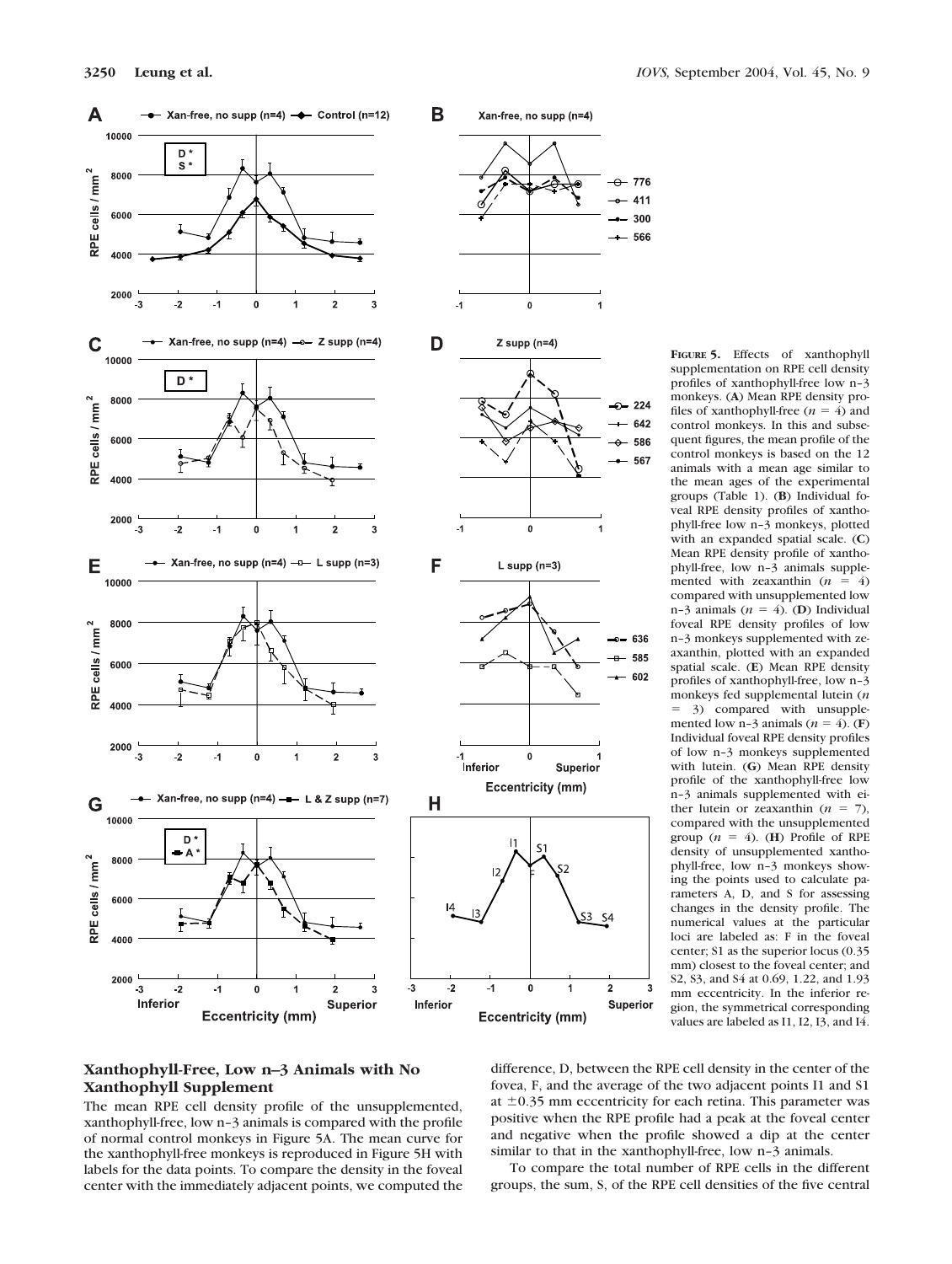| <b>TABLE 2.</b> D (mean $\pm$ SEM) of Control Group and Selected Combinations of Experimental Groups |  |  |
|------------------------------------------------------------------------------------------------------|--|--|
|------------------------------------------------------------------------------------------------------|--|--|

|                       |                             |                |             | Comparison with |                           |                |             | Comparison with |
|-----------------------|-----------------------------|----------------|-------------|-----------------|---------------------------|----------------|-------------|-----------------|
| Control<br>$(n = 12)$ | Low $n-3$                   |                | Control     | No Supp.        | Adequate $n-3$            |                | Control     | Low $n-3$       |
| $797 \pm 238$         | No supp. $(4)$              | $-558 \pm 257$ | $P = 0.009$ | <b>NA</b>       | No supp. $(2)$            | $-938 \pm 431$ |             |                 |
| $797 \pm 238$         | Z supp. $(4)$               | $1028 \pm 327$ | $P = 0.620$ | $P = 0.009$     | Z supp. $(2)$             | $-1116 \pm 78$ |             |                 |
| $797 \pm 238$         | L supp. and $Z$ supp. $(7)$ | $929 \pm 303$  | $P = 0.740$ | $P = 0.009$     | L supp. and Z supp. $(4)$ | $-686 \pm 403$ | $P = 0.007$ | $P = 0.010$     |
| $797 \pm 238$         | Supp. and no supp. $(11)$   | NA             | NA          | NA              | Supp. and no supp. $(6)$  | $-770 \pm 283$ | $P = 0.001$ | NA              |

 $D = F - (I1 + S1)/2$  (variables defined in Figure 5H) and is a measure of the degree of the central foveal peak or depression. The number of animals in each group is enclosed in parentheses. *P* is based on two-tailed *t*-tests with no correction for multiple comparisons. Normalization of D by dividing by S reduces the *P* for the control versus the low n-3, no-supplement group slightly to  $P = 0.007$ , but does not change other probabilities shown. NA, Either obvious differences in profiles made combining groups inappropriate, or the cell implied comparison of a group with itself;  $-$ , one of the comparison groups had  $n \leq 4$ .

points within 1.8-mm diameter of the foveal center  $(I2+I1+F+S1+S2)$  was tabulated for each monkey. Finally, the symmetry of the profile was evaluated by comparing the mean density superior to the fovea, As,  $([S1+S2+S3+S4]/4)$  to the mean density inferior to the fovea, Ai,  $([I1+I2+I3+I4]/4)$ . Comparisons of the parameters are summarized in Table 2 for D, Table 3 for S, and Table 4 for Ai and As. We will refer to these tabular summaries as we describe the graphs for each of the treatment groups. In addition, when parameters are significantly different for a particular comparison that is illustrated in a graph  $(P < 0.01)$ , the parameters are displayed with an asterisk in a box in the top left corner of the graphs.

When comparing the control animals with the xanthophyllfree monkeys, we cannot exclude the possibility that differences in the perfusion technique could influence the results. However, one of the control monkeys (M43) whose retina was serially sectioned was perfused in exactly the same manner as the experimental animals. The RPE profile for M43 had a peak at the foveal center, and it was symmetric as in the other control monkeys. M43's S, however, was 32,888, which is approximately 12% higher than the mean of the other agematched control monkeys. These results suggest that the improved perfusion procedure used for the experimental animals may have improved recognition of nuclear profiles and resulted in a slightly higher overall cell density (S), but the procedure did not change the shape and symmetry of the profile. The effect on the estimates of cell density did not appear to be large, because the mean S of the adequate n–3 group  $(n = 6)$  with the improved perfusion was only slightly higher than that of the control group (8%, Table 3). Note that comparisons between dietary treatment groups of the experimental monkeys are not affected by this reservation, because all experimental monkeys were perfused in the same manner. Thus, the fact that the low n–3, xanthophyll-free animals (*n* 4) had higher Ss than the adequate n-3 animals ( $n = 6, P <$ 0.001) strongly supports the idea that the number of RPE cells is modulated by our dietary manipulations.

The RPE profile of the xanthophyll-free, low n–3 animals differed from control animals in having a prominent dip, rather than the normal peak, at the foveal center (Fig. 5A). The change in D was significant, whether the raw densities were used  $(P = 0.009,$  Table 2), or the Ds were normalized by dividing them by the Ss to adjust for the difference in overall RPE cell density ( $P = 0.007$ ). The groups also differed in the overall RPE cell density, S. The mean of the low n–3 group was 29% higher than the mean of the control group ( $P < 0.001$ ). We believe this is a real effect, although slightly exaggerated in magnitude by the differences in perfusion procedure discussed earlier. The profile of both the xanthophyll-free, low n–3 group and the control animals was symmetric along the vertical meridian (Table 4).

Figure 5B illustrates the consistency of the shape of the foveal profile in the xanthophyll-free, low n–3 animals by plotting the profiles of individual animals at an expanded scale. Three of four animals had a dip at the foveal center and one (monkey 566) had a relatively flat profile, but none of these animals had the clear central peak that is characteristic of normal RPE profiles (Fig. 3; see also Ref. 15).

#### **Effects of Xanthophyll Supplementation of Low n–3 Animals**

Zeaxanthin supplementation altered the RPE density profile of the low n–3 animals (Fig. 5C). The mean RPE profile of the zeaxanthin-supplemented animals peaked at the foveal center and the dip in the profile was offset inferiorly. When examined individually (Fig. 5D), the profiles of the three animals with the longest duration of supplementation (14–24 months) had maximum RPE density at the center of the fovea. The animal with the shortest period of supplementation (monkey 586, 8 months) was the only one that did not have a sharp foveal peak. All four animals in this group had a dip in the profile shifted inferiorly relative to the fovea.

Lutein supplementation also eliminated the central dip in the RPE cell density profile of the low n–3 animals (Fig. 5E). Inspection of the graphs for the mean of the group (Fig. 5E) and the individual animals (Fig. 5F) suggests in addition that the number of RPE cells in the superior retina was reduced. As a result, the curve shifted inferiorly, as also occurred after zeaxanthin supplementation (Fig. 5C). However, because of the small number of animals in the lutein group, the results should be considered tentative.

To confirm the overall effects of xanthophyll supplementation of the low n–3 animals, we combined data from the

**TABLE** 3. S (mean  $\pm$  SEM) of Selected Combinations of Experimental Groups with  $n \geq 4$ 

|                       |                                                                                           | Comparison with                                                                                                        |         |                                                    |                                                                                          |                                                                                                    | Comparison with |                  |
|-----------------------|-------------------------------------------------------------------------------------------|------------------------------------------------------------------------------------------------------------------------|---------|----------------------------------------------------|------------------------------------------------------------------------------------------|----------------------------------------------------------------------------------------------------|-----------------|------------------|
| Control<br>$(n = 12)$ | Low $n-3$                                                                                 |                                                                                                                        | Control | No Supp.                                           | Adequate $n-3$                                                                           |                                                                                                    | Control         | Low $n-3$        |
| $29,294 \pm 11,082$   | No supp. $(4)$<br>Z supp. $(4)$<br>L supp. and Z supp. $(7)$<br>Supp. and no supp. $(11)$ | $37.931 \pm 1.434$ $P < 0.001$<br>$32.972 \pm 2.015$ $P = 0.12$<br>$33.963 \pm 1.749$ $P = 0.03$<br>$35,406 \pm 1,325$ | NA      | <b>NA</b><br>$P = 0.09$<br>$P = 0.16$<br><b>NA</b> | No supp. $(2)$<br>Z supp. $(2)$<br>L supp. and Z supp. $(4)$<br>Supp. and no supp. $(6)$ | $30.994 \pm 856$<br>$31.519 \pm 681$<br>$31,853 \pm 437$ $P = 0.21$<br>$31,567 \pm 397$ $P = 0.17$ |                 | $P = 0.40$<br>NA |

 $S = I1 + I2 + F + S1 + S2$ -that is, the sum of cell densities at the five central loci defined in Figure 5H. The number of animals in each group is enclosed in parentheses.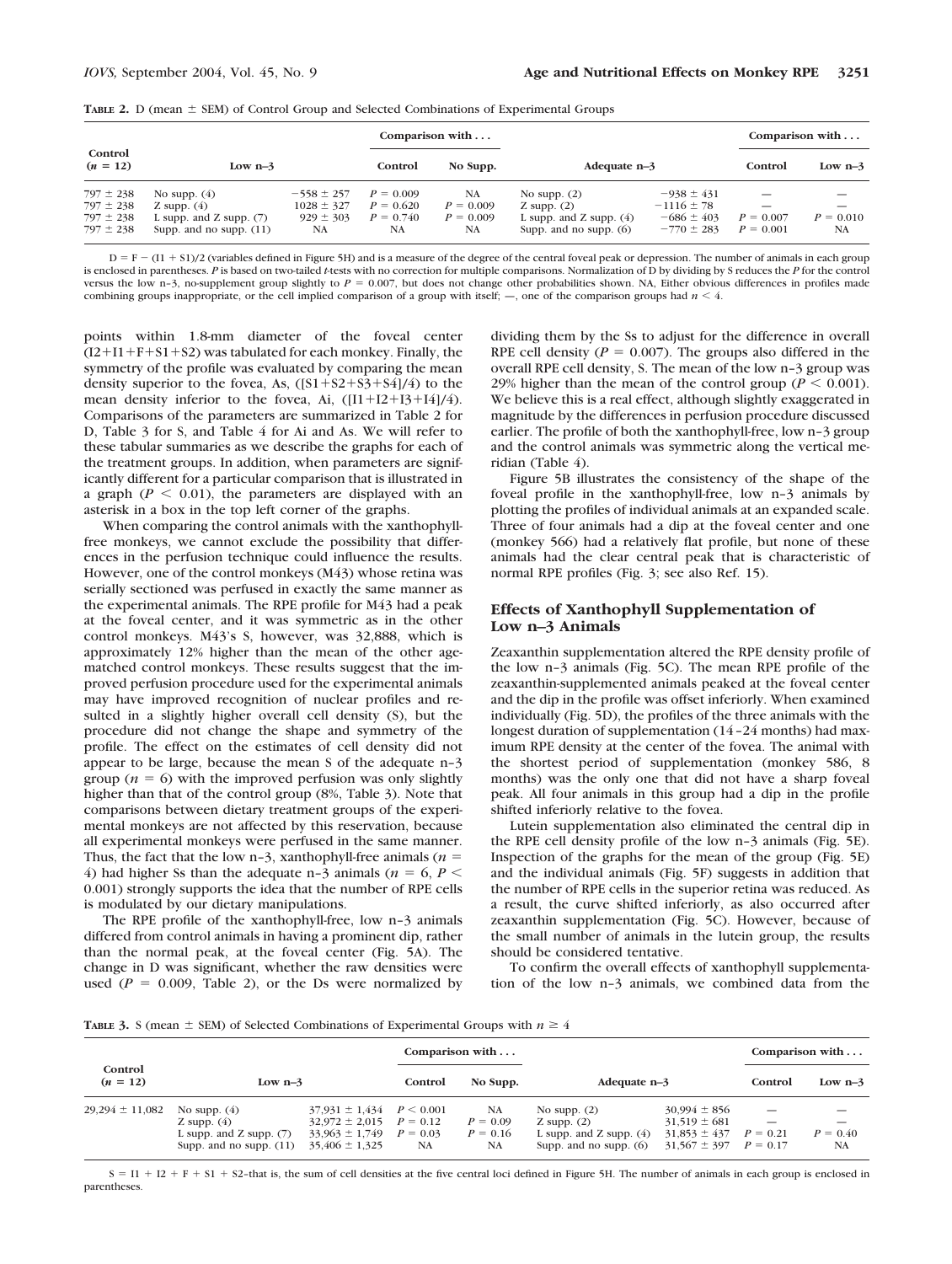|  | <b>TABLE 4.</b> Assessment of Symmetry and Asymmetry of RPE Profiles |  |  |  |  |  |  |  |
|--|----------------------------------------------------------------------|--|--|--|--|--|--|--|
|--|----------------------------------------------------------------------|--|--|--|--|--|--|--|

|                          | As             | Ai             | $Ai - As$     | P    |            |
|--------------------------|----------------|----------------|---------------|------|------------|
| No supplement            |                |                |               |      |            |
| Controls (12)            | $4927 \pm 175$ | $4853 \pm 153$ | $-74 \pm 167$ | 0.67 | Symmetric  |
| Xan-free low $n-3(4)$    | $6146 \pm 167$ | $6259 \pm 304$ | $113 \pm 421$ | 0.81 | Symmetric  |
| After supplement         |                |                |               |      |            |
| Low $n-3 + L$ and $Z(7)$ | $5235 \pm 193$ | $5863 \pm 319$ | $627 \pm 201$ | 0.02 | Asymmetric |
| Adequate $n-3 + L$ and Z |                |                |               |      |            |
| (4)                      | $5535 \pm 96$  | $5287 \pm 79$  | $-248 \pm 48$ | 0.01 | Asymmetric |
|                          |                |                |               |      |            |

The mean cell density superior to the fovea,  $As = [(S1 + S2 + S3 + S4)/4]$  is compared with the mean density inferior to the fovea;  $Ai = [(11 + 12 + 13 + 14)/4]$ . Data are expressed as the mean  $\pm$  SEM. Variables are defined in Figure 5H. The number of animals in each group is enclosed in parentheses. Because of the limited number of xanthophyll-free adequate n–3 animals, their profiles could not be tested statistically for symmetry, but the appearance of the curves did not suggest a substantial departure from symmetry. *P* by two tailed *t*-test.

lutein-supplemented animals and the zeaxanthin-supplemented animals. Figure 5G compares the mean RPE density profiles of low n–3 monkeys with and without xanthophyll supplements. RPE profiles of the supplemented group had Ds that differed from those of the unsupplemented group  $(P =$ 0.009, Table 2). Supplementation also reduced the density of RPE cells in the superior retina, resulting in a significant asymmetry in the distribution ( $P = 0.02$ , Table 4).

Results in the supplemented low n–3 animals are compared with those in control animals in Figure 6. The most striking effects of supplementation were the presence of a central peak in the fovea and an asymmetry along the vertical meridian in both the zeaxanthin- (Fig. 6A) and the lutein- (Fig. 6B) supplemented animals. When these two supplemented groups were combined (Fig. 6C), the Ds for the peaks did not differ from the control (Table 2), but the curves were asymmetric compared with the control ( $P = 0.02$ , Table 4). Overall, there was a clear asymmetry in the RPE profile resulting from xanthophyll supplementation. In addition, the overall density of RPE cells, S, was reduced after xanthophyll supplementation (Table 3). We will return to this point in the Discussion.

# **Effects of Xanthophyll Supplementation on Xanthophyll-Free, Adequate n–3 Animals**

Because only two xanthophyll-free, adequate n–3 animals did not receive a supplement, we relied on inspection of the graphs to judge the characteristics of their retinas. The unsupplemented, adequate n–3 animals (Figs. 7A, B) had a dip in the RPE profile at the foveal center similar to the dip observed in the low n–3 animals. This similarity suggests that the central dip is related to the absence of xanthophylls, whether n–3 fatty acid levels are low or normal.

The effects of supplementation with lutein or zeaxanthin on adequate n–3 animals were similar (Fig. 7D), and so data from the two lutein-supplemented and the two zeaxanthin-supplemented monkeys were averaged (Fig. 7C). Xanthophyll supplementation did not eliminate the abnormal foveal dip in the RPE profile. Thus xanthophyll supplementation of the adequate n–3 animals had less effect on the central fovea than supplementation of the low n-3 animals ( $P = 0.01$ , Table 2). Indeed, the density profiles of the xanthophyll-free, adequate n–3 animals were very similar, with or without supplementation (Fig. 7C).

The lack of a foveal peak in the adequate n–3 animals was a significant difference from the control whether the control was compared only with the four supplemented animals (Fig. 7E, Table 2) or with the combined group of six supplemented and unsupplemented animals (Fig. 7F, Table 2). For the adequate n–3 animals, the overall density of RPE cells, as measured by S, was about the same for supplemented or unsupplemented animals. RPE density of the adequate n–3 animals was lower than the RPE density of the low n–3 animals, but there

were too few animals to derive a statistically significant comparison between the adequate n–3 and low n–3 groups. A clearer outcome of xanthophyll supplementation of the adequate n–3 group was an asymmetry in the RPE profile, with higher RPE densities in the superior retina ( $P = 0.01$ , Table 4).

# **Comparison of the Effects of Xanthophyll Supplementation on Low n–3 and Adequate n–3 Animals**

When we compared the RPE density profiles of the low and the adequate n–3 animals that received supplemental zeaxanthin or lutein, both fatty acid groups had a dip in the profile, but the position of the dip was shifted inferiorly in low n–3 animals (Fig. 8). This shift caused a difference in D between the xanthophyll-supplemented fatty acid groups (Table 2) and it contributed to a difference in the measure of asymmetry  $Ai - As$ (Table 4). It is striking that after supplementation (Table 4) RPE cell densities were higher in the *inferior* retina of the low n–3 animals but the asymmetry was reversed so that cell densities were higher in the *superior* retina of the adequate n–3 animals. These results imply an intricate interaction between the xanthophylls of the macular pigment and the n–3 fatty acids of the retina.

# **DISCUSSION**

### **Age and RPE Cell Density**

The effect of age on RPE cell density in human eyes has been studied numerous times, with contradictory results. Our data from monkey retinas are consistent with the study by Harman et al.13 of RPE cells in wholemounts of human retinas. RPE cell density increased with age in the central retina. In contrast, earlier studies have reported a reduction with age in foveal RPE cell density<sup>9,12</sup> or no change.<sup>10,11,14</sup> The possible reasons for these conflicting results include the large variability in the normal number of RPE cells,  $9,13$  small sampling areas,  $10$  and variations in sampling location.<sup>11,12,14</sup> Precise location of the samples is very important when they are taken within 2 mm of the foveal center, where cell density varies by a factor of  $2<sup>15</sup>$ In our study, we were able to locate the foveal center very accurately in both wholemounts and serial sections, to establish a secure reference for the sample locations. Furthermore, the use of serial sections avoided potential sampling biases that can occur with analyses based on single histologic sections<sup>47</sup> and enabled us to achieve good agreement with data from wholemounts. We found an increase in foveal RPE cell density from 7 years (young adulthood) to 33 years (advanced age). Age-matching of animals assigned to subgroups enabled us to avoid confounding by age in the experimental comparisons.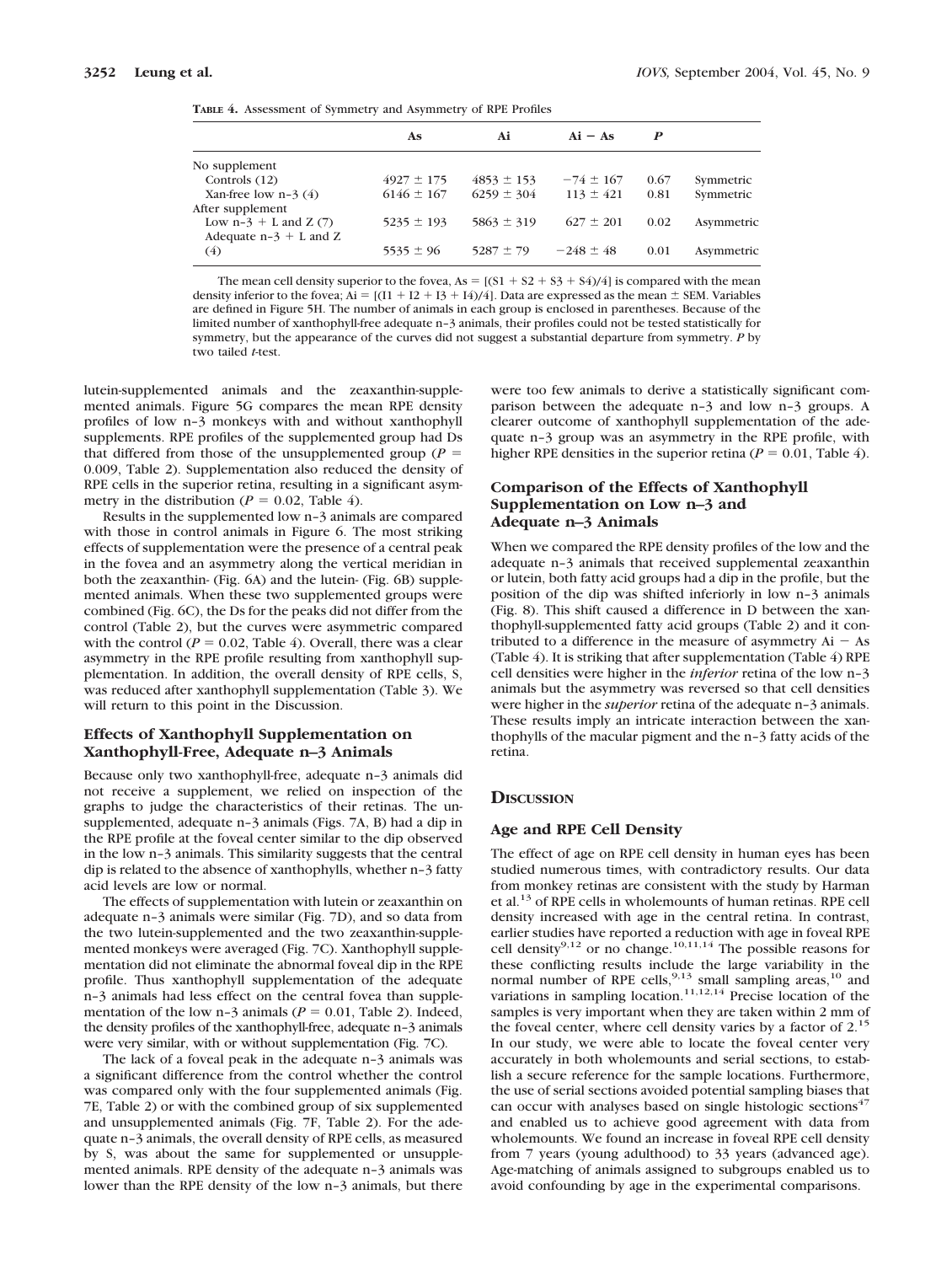

**FIGURE 6.** RPE density profiles of supplemented xanthophyll-free, low n–3 animals compared with control animals. (**A**) Mean RPE density profiles of zeaxanthin-supplemented ( $n = 4$ ) and control animals. (**B**) Mean RPE density profiles of lutein-supplemented  $(n = 3)$  and control animals. (**C**) Combined data from lutein- and zeaxanthin-supplemented animals  $(n = 7)$  compared with control animals.

# **Response of the RPE to Lack of Dietary Xanthophylls and n–3 Fatty Acids**

In contrast to control animals, monkeys reared without dietary xanthophylls consistently showed a dip in the RPE cell density profile at the center of the fovea, regardless of the fatty acid status of the animal. However, there appeared to be a second effect of low n–3 fatty acid status, which was associated with an increase in the overall RPE cell density in the central retina. Indeed, S increased in an orderly fashion from adequate n–3, xanthophyll-supplemented animals to low n–3, xanthophyllsupplemented animals to low n–3, unsupplemented animals (Table 3). This new finding suggests that increased foveal RPE cell density may be a compensatory response to reduced ability of RPE cells to digest and recycle materials and to participate in the retinoid cycle. Increased RPE density may be induced by stress on the photoreceptor-RPE complex due to altered metabolism or other unfavorable factors. Similar mechanisms may underlie the increased density of RPE cells with normal aging.

# **Effects of Xanthophyll Supplementation**

When xanthophyll supplements were given to the experimental animals, there was a complex interaction between the fatty acid status and xanthophyll status. One of the more tantalizing findings was the asymmetry in RPE profiles. Eyes of supplemented low n–3 animals had lower cell density than unsupplemented animals in the superior retina, and the profile shifted inferiorly so that the fovea had a central peak as in control animals, but a dip was still present inferior to the fovea. In contrast, the RPE profile of supplemented, adequate n–3 animals shifted superiorly, but the dip remained in the foveal center.

Because of the low number of xanthophyll-free, adequate n–3 animals, it is difficult to be certain whether the xanthophylls by themselves can modulate the overall number of RPE cells in the central retina. However, the induction of asymmetries in the RPE profile by supplementation for as little as 6 months implies to us that the xanthophylls could stimulate migration of RPE cells that would alter the RPE profile. Migrations of RPE cells relative to the photoreceptor layer are believed to be an integral part of the development of the eye,  $^{48,49}$  and the capability for migration may continue into adulthood.<sup>13,14</sup> These cellular movements could be a response to the modified pattern of blue light impinging on the retina as macular pigment accumulates. Alternatively, the macular xanthophylls or the distribution of light may affect the distribution and diffusion of cellular metabolites that act as chemotactic agents or trophic factors that could stimulate migration of RPE cells.50 Differential distribution of those factors related to gravity or to differences between superior and inferior retina in light intensity $51$  could contribute to the emergence of asymmetries in the RPE profile. Our results suggest that macular pigment plays a vital role in shaping and maintaining the RPE cell distribution in the foveal region. Further work is needed to determine the factors establishing the asymmetric distribution of the RPE cells in response to dietary manipulation of lutein and zeaxanthin.

Cell proliferation and cell death may also contribute to the observed changes in cell density profiles. Proliferation of RPE cells in monkeys and humans has been reported in pathologic conditions<sup>52</sup> such as ARMD<sup>53</sup> and retinal detachment,<sup>54</sup> but cell division is rare in adulthood<sup>7,48,49,55</sup> and may occur primarily in the periphery.14 In our study, we found no mitotic figures in the foveal region, but evidence of cell division may be difficult to detect when only a small region is examined at a single time point.56 A local loss of RPE cells causing the foveal dip would be consistent with increased damage due to increased exposure to short-wavelength light in the absence of macular pigment, plus the loss of any antioxidant actions of xanthophylls. It would also be consistent with the window defects in fluorescein angiograms of these and previous groups of xanthophyllfree monkeys<sup>16</sup> (Neuringer M, et al. *IOVS* 1999;40:ARVO Abstract 882). These defects were shown to correspond to lipoidal degeneration in individual RPE cells, together with patches of RPE cells with high lipofuscin and low melanin content.<sup>57</sup>

# **Effects of Fatty Acid Status**

--Linolenic acid is essential as a dietary precursor for DHA, a major component of photoreceptor outer segment mem-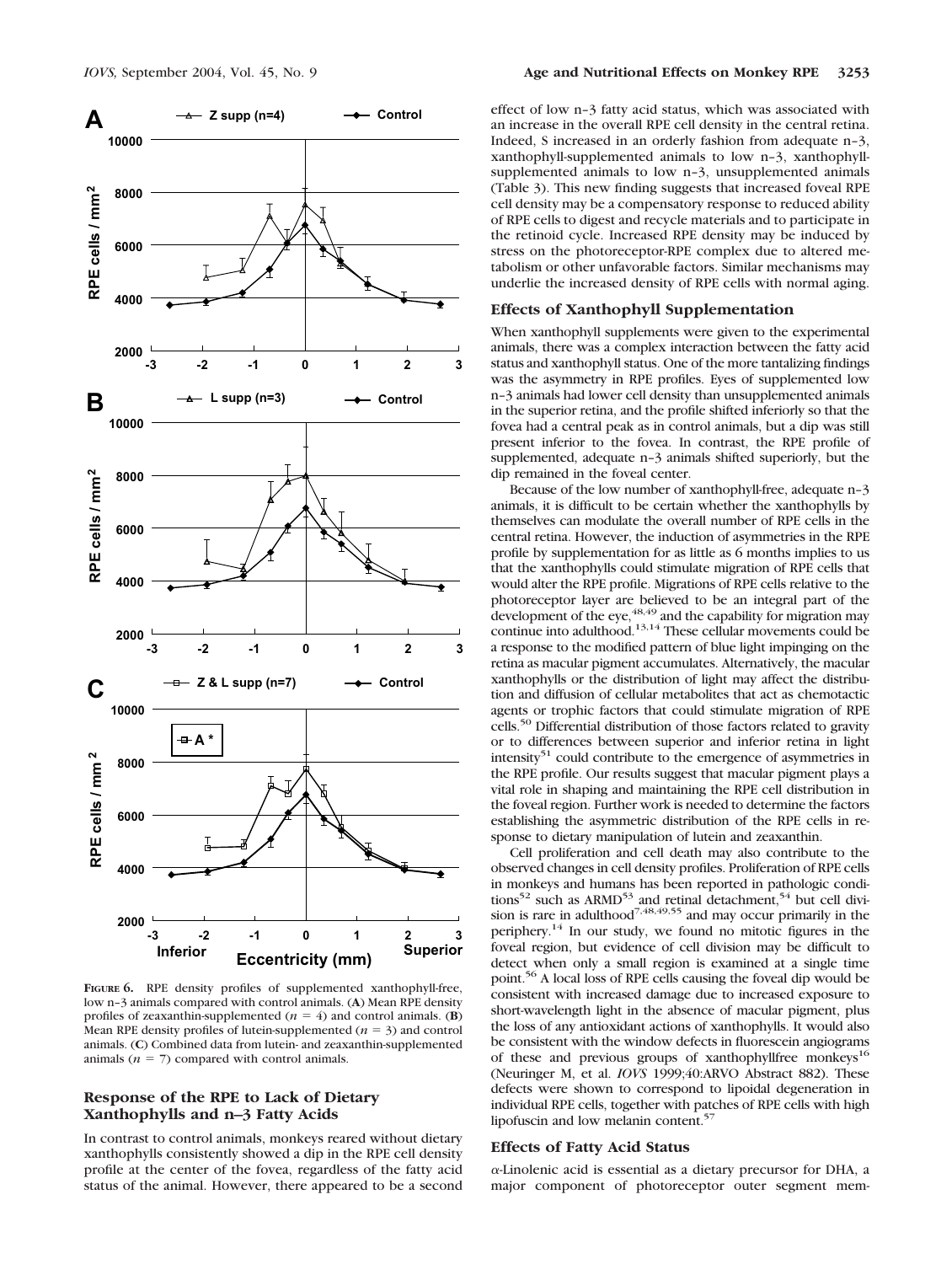







**FIGURE 7.** Effects of xanthophyll supplementation on RPE cell density profiles of xanthophyll-free, adequate n–3 monkeys. (**A**) Mean RPE density profile of two xanthophyll-free animals compared with the control animals. (**B**) Magnified RPE density profiles of the two xanthophyll-free, adequate n–3 monkeys. (**C**) Mean RPE density profile of the adequate n–3, xanthophyll-free monkeys that received supplemental zeaxanthin or lutein ( $n = 4$ ), compared with the unsupplemented group ( $n = 2$ ). (**D**) Magnified RPE density profile of individual supplemented animals. IDs of those that received supplemental lutein are enclosed by *rectangles* in the figure key. (**E**) Mean RPE density profile of the xanthophyll-free, adequate n–3 monkeys receiving supplemental zeaxanthin or lutein (*n* 4) compared with control animals. (**F**) Mean RPE density profile in all the xanthophyll-free, adequate n–3 monkeys, with or without carotenoid supplementation, (*n* 6) compared with control animals.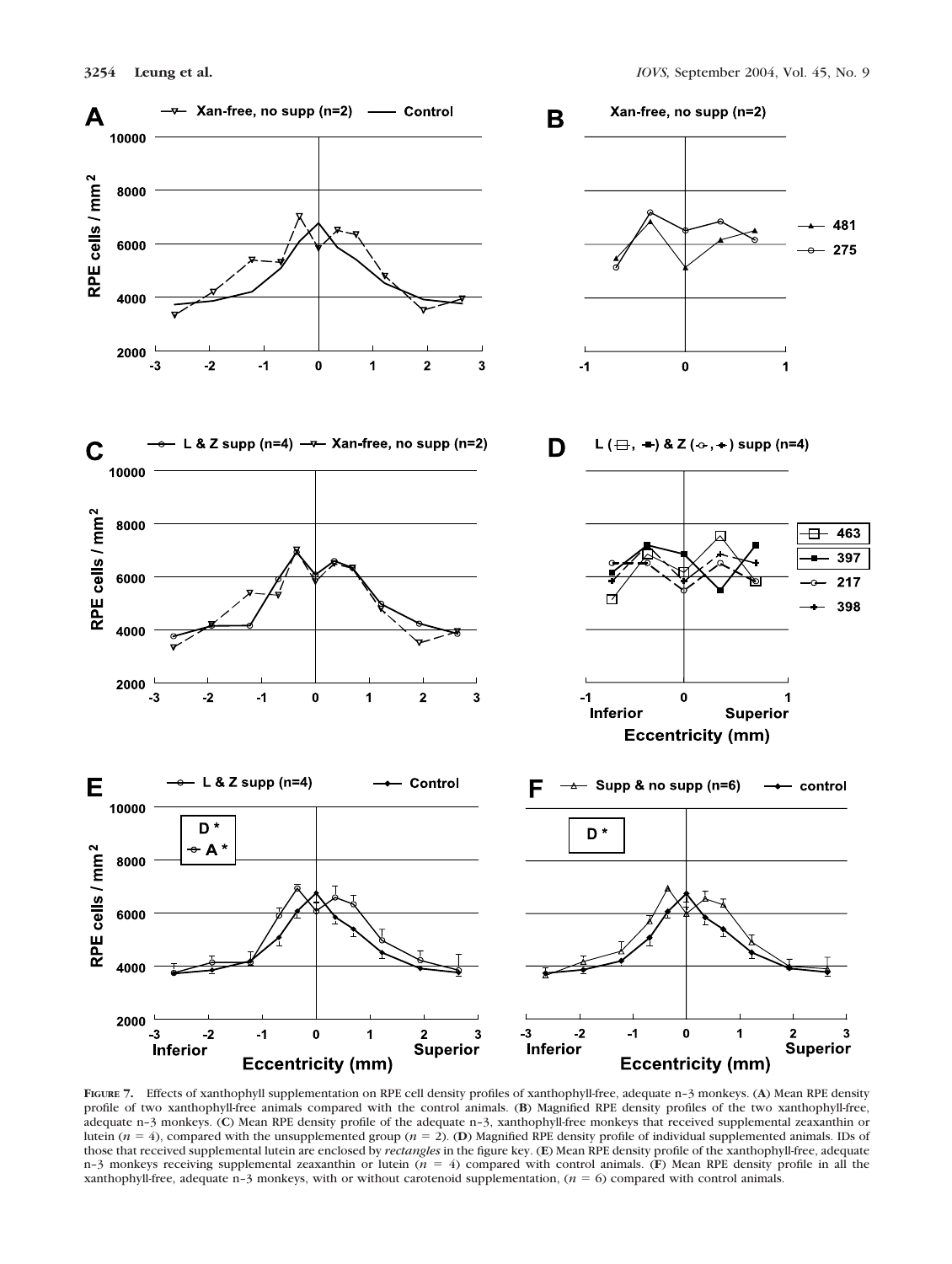

**FIGURE 8.** Mean RPE density profiles of control and xanthophyll-free monkeys after supplementation with xanthophylls. Data from groups that received supplemental zeaxanthin and lutein were combined to compare the effects of xanthophyll supplementation on animals with different fatty acid status.

branes.58 In human and monkey infants, delayed development of visual acuity and abnormalities of retinal function result from low dietary levels of  $\alpha$ -linolenic acid.<sup>22,23,59</sup> A lack of dietary n–3 fatty acids during development affects the composition and function of the photoreceptor outer segments.<sup>60- $\hat{62}$ </sup> It may also affect the RPE cells directly, or through interactions with *cis-*retinal and interphotoreceptor retinoid binding protein (IRBP), which associate selectively with DHA.<sup>29</sup> The RPE has a much lower content of DHA than the photoreceptors. Chen et al.<sup>29</sup> proposed that the outer segment-RPE gradient of DHA drives the transfer of regenerated 11-*cis* retinal from the RPE back to the outer segments. In animals deficient in n–3 fatty acids, including monkeys fed the same low n–3 fatty acid diet used in this study, the DHA in the outer segments is largely replaced by 22:5n–6, a fatty acid with one less double bond than DHA.23,60,63 It is not known how this compositional change might affect either the process of photoreceptor disc degradation by the RPE or the transport of retinoids between the outer segments and the RPE. At the least, our results suggest that tissue levels of DHA may modulate the RPE cell distribution in the central retina, which may be linked to a homeostatic regulation to maintain high recycling rates of retinoids.

Epidemiologic studies regarding dietary fat and risk for age-related macular degeneration (AMD) have produced conflicting results, but several studies have found that reduced risk of advanced AMD is related to increased intake of DHA, total long-chain n–3 fatty acids, and/or fish, the richest dietary source of these fatty acids<sup>64-67</sup> (SanGiovanni JP, et al. *IOVS* 2003;44:ARVO Abstract 2112). The outcome may depend on the balance of different fatty acids in the diet as well as the amount of n-3 fatty acids consumed.<sup>65</sup> Our results add evidence that further investigations of the effects of dietary fats on RPE function would be worthwhile, and these effects may be related to risk for AMD.

In conclusion, we have demonstrated that the density profiles of RPE cells are altered in xanthophyll-free monkeys. Lack of xanthophylls led to a dip, rather than a peak, of cell density in the foveal center. Dietary levels of n–3 fatty acids affected both the cell density and the response to xanthophyll supplementation. Thus, both macular pigments and n–3 fatty acids appear to be essential for the development and/or maintenance of a normal density profile of RPE cells in the central retina. Changes in the foveal RPE density profile may be a response to physiological stresses that could render the macular region vulnerable to degenerative disease.

#### *Acknowledgments*

The authors thank Veronica Chau for preparing serial sections of retinas; Josephine Gold, Noelle Landauer, Dana Myers, Neal Young, and Audrey Trupp for animal care diet preparation, and study coordination; Anne Lewis, DVM, John Fanton, DVM, and Dan Toyooka for assistance with the perfusion procedure; and Donald McDonald, Douglas Rosene, and Anita Hendrickson for advice on perfusion methods.

#### *References*

- 1. Bok D. Retinal photoreceptor-pigment epithelium interaction. Friedenwald lecture. *Invest Ophthalmol Vis Sci*. 1985;26:1659–1694.
- 2. Besharse JC. Defoe DM. Role of the human retinal pigment epithelium in photoreceptor membrane turnover. In: Marmor MF, Wolfensberger TJ, eds. *The retinal Pigment Epithelium.* New York: Oxford University Press; 1998:152–172.
- 3. Eagle RC Jr, Lucier AC, Bernardino VB Jr, Yanoff M. Retinal pigment epithelium abnormalities in fundus flavimaculatus: a light and electron microscopic study. *Ophthalmology*. 1980;87:1189–1200.
- 4. Frangieh GT, Green WR, Fine SL. Histopathological study of Best's macular dystrophy. *Arch Ophthalmol*. 1982;100:1115–1121.
- 5. Weingeist TA, Kobrin JL, Watzke RC. Histopathology of Best's macular dystrophy. *Arch Ophthalmol*. 1982;100:1108–1114.
- 6. Green WR, McDonnell PJ, Yeo JH. Pathological features of senile macular degeneration. *Ophthalmol*. 1985;92:615–627.
- 7. Tso MOM, Friedman E. The retinal pigment epithelium. III. Growth and development. *Arch Ophthalmol.* 1968;80:214–216.
- Farkas TG, Sylvester V, Archer D. The ultrastructure of drusen. *Am J Ophthalmol*. 1971;71:1196–1205.
- 9. Dorey CK, Wu G, Ebenstein D, Garsd A, Weiter JJ. Cell loss in the aging retina. *Invest Ophthalmol Vis Sci*. 1989;30:1691–1699.
- 10. Gao H, Hollyfield JG. Aging of the human retina. *Invest Ophthalmol Vis Sci*. 1992;33:1–17.
- 11. Watzke RC, Soldevilla JD, Trune DR. Morphometric analysis of human retinal pigment epithelium: correlation with age and location. *Curr Eye Res*. 1993;12:133–142.
- 12. Panda-Jonas S, Jonas JB, Jakobczyk-Zmija M. Retinal pigment epithelial cell count, distribution, and correlations in normal human eyes. *Am J Ophthalmol*. 1996;121:181–189.
- 13. Harman AM, Fleming PA, Hoskins RV, Moore SR. Development and aging of cell topography in the human retinal pigment epithelium. *Invest Ophthalmol Vis Sci*. 1997;38:2016–2026.
- 14. Del Priore LV, Kuo Y-H, Tezel TH. Age-related changes in human RPE cell density and apoptosis proportion in situ. *Invest Ophthalmol Vis Sci*. 2002;43:3312–3318.
- 15. Snodderly DM, Sandstrom MM, Leung IYF, Zucker CL, Neuringer M. Retinal pigment epithelium cell distribution in central retina of rhesus monkeys (*Macaca mulatta*). *Invest Ophthalmol Vis Sci*. 2002;43:2815–2818.
- 16. Malinow MR, Feeney L, Peterson LH, Klein ML, Neuringer M. Diet-related macular anomalies in monkeys. *Invest Ophthalmol Vis Sci*. 1980;19:857–863.
- 17. Katz ML, Parker KR, Handelman GJ, Bramel TL, Dratz EA. Effects of antioxidant nutrient deficiency on the retina and retinal pigment epithelium of albino rats: a light and electron microscopic study. *Exp Eye Res*. 1982;34:339–369.
- 18. Davidson MG, Geoly FJ, Gilger BC, McLellan GJ, Whitley W. Retinal degeneration associated with vitamin E deficiency in hunting dogs. *J Am Vet Med Assoc*. 1998;213:645–651.
- 19. Hayes KC. Retinal degeneration in monkeys induced by deficiencies of vitamin E or A. *Invest Ophthalmol*. 1974;13:499–510.
- 20. Katz ML, Robison WG Jr, Herrmann RK, Groome AB, Bieri JG. Lipofuscin accumulation resulting from senescence and vitamin E deficiency: spectral properties and tissue distribution. *Mech Ageing Dev*. 1984;25:149–159.
- 21. Katz ML, White HA, Gao CL, Roth GS, Knapka JJ, Ingram DK. Dietary restriction slows age pigment accumulation in the retinal pigment epithelium. *Invest Ophthalmol Vis Sci*. 1993;34:3297–3302.